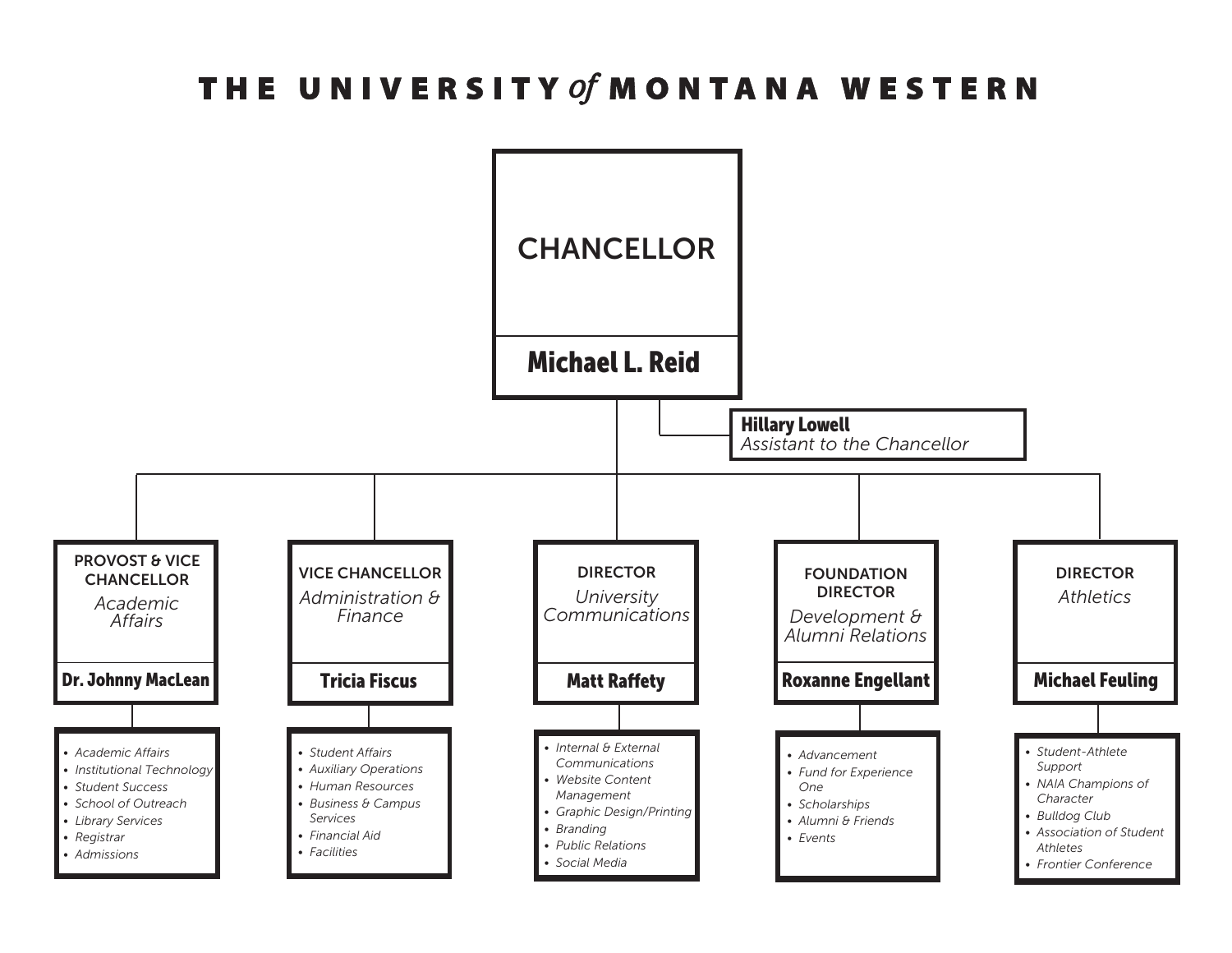#### ADMINISTRATIVE STRUCTURE

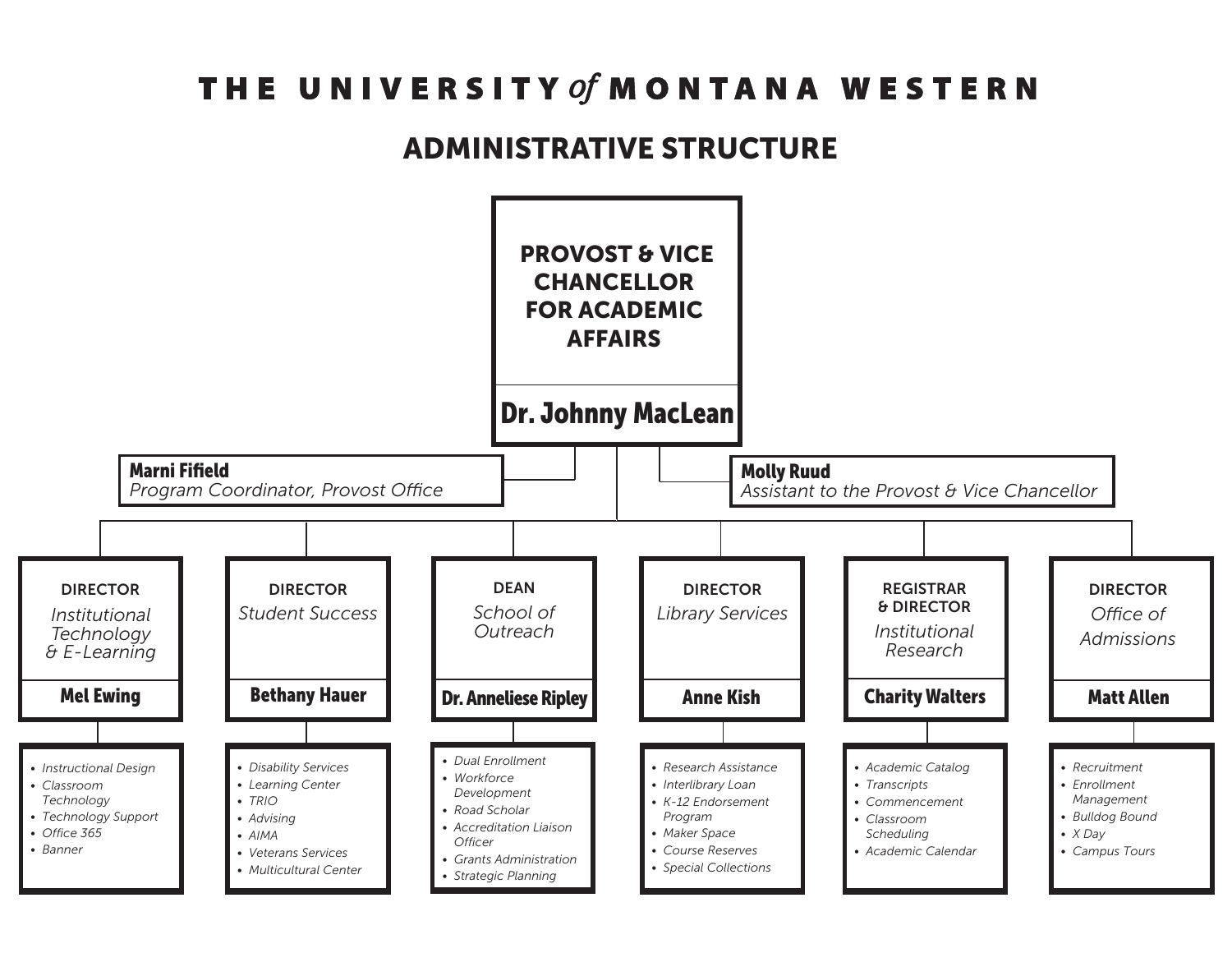#### ACADEMIC STRUCTURE